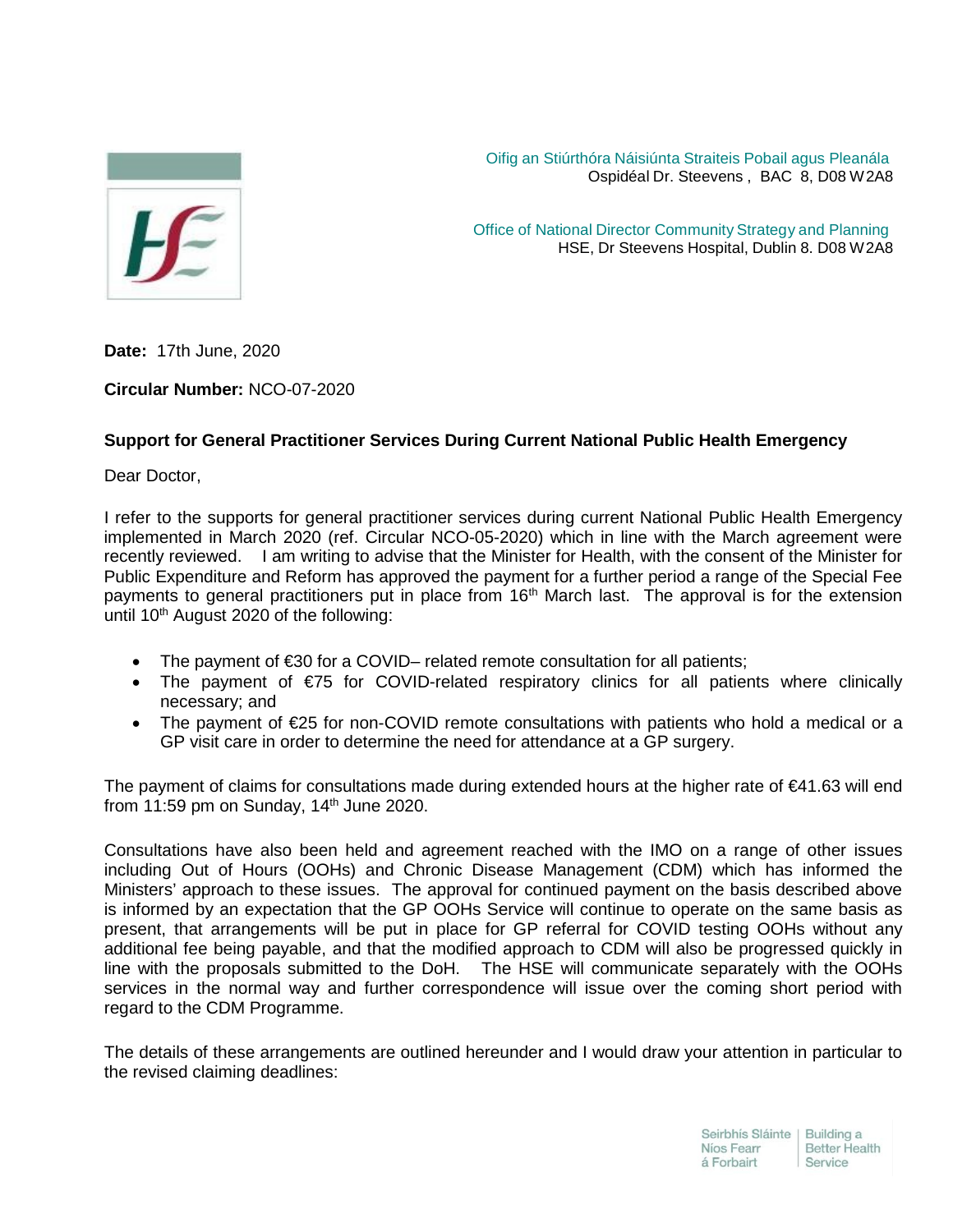- 1. GPs will continue to be remunerated for provision of remote consultations to patients who may have contracted COVID-19 infection including referral for testing if clinically required in line with the latest clinical algorithm which is available on [www.hpsc.ie](http://www.hpsc.ie/) . A fee of €30 will be payable to GPs for provision of such remote consultations. **This fee will be payable in respect of all patients, regardless of eligibility status**. A claim is valid once a call has been completed whether or not the test is required. If a test is required the result will be referred back to GP and where a second remote consultation is required with the patient a further claim can be made in respect of the provision of such second consultation to that patient. Claims can be submitted electronically to the HSE's PCERS using the standard Special Items of Service claim form. Claims must be submitted within 14 working days of the consultation, with the date of consultation being day 1. The code to be used for these claims is **CB**.
- 2. GPs will be enabled to provide dedicated respiratory clinics on their practice premises for patients previously identified by remote consultation as being at-risk of COVID-19 infection. A fee of €75 will be paid per consultation. **This fee will apply, to all patients who attend a dedicated respiratory clinic at your practice, regardless of eligibility status**. Claims can be submitted electronically to the HSE's PCERS using the standard Special Items of Service claim form. Claims must be submitted within 14 working days of the consultation, with the date of consultation being day 1. The code to be used for these claims is **CA**. It is not expected that multiple claims for CA consultations in respect of individual patients would be a feature of any individual set of claims.
- 3. In order to maintain services for non-COVID-19 issues, a fee of €25 will be payable to GPs for a remote consultation, not related to COVID-19, with one of their GMS patients to establish a clinical need for attendance at the practice premises. **This fee will apply to a remote consultation with a holder of a Medical Card or GP Visit Card** and will apply whether or not the Out of Hours service is available at the time the consultation is provided. Claims can be submitted electronically to the HSE's PCERS using the standard Special Items of Service claim form. Claims must be submitted within 14 working days of the consultation, with the date of consultation being day 1. The code to be used for these claims is **CD.**

Where possible it would be appreciated if claims outstanding in relation to consultations between the  $16<sup>th</sup>$  March, 2020 and the  $15<sup>th</sup>$  June, 2020 could be submitted by the 30<sup>th</sup> of June.

The approval for continued payment is on the basis that the payments set out 1 to 3 above will not continue after 10<sup>th</sup> August, 2020.

These fees arrangements do not, and are not intended to, set a precedent in relation to remuneration of general practitioners for any service on behalf of the HSE. Insofar as the COVID-19 related supports are concerned, the HSE through the discharge of its standard accountability and probity assurance obligations, will endeavor to ensure that payments are targeted upon such cases and not beyond what is clinically warranted and I am asking that you would be mindful of these considerations.

It is agreed that following the introduction of these fees, General Practitioners will not make any charge on patients for any element of consultation, in person or remotely, relating to the diagnosis and/or treatment of COVID-19, where such diagnosis and/or treatment is clinically necessary.

GPs who do not hold a GMS or other health sector contract with the HSE may also claim these fees and should contact the HSE's National Contracts Office at **044 9395519** or by email at **[natcontractsoffice@hse.ie](mailto:natcontractsoffice@hse.ie)** for further information.